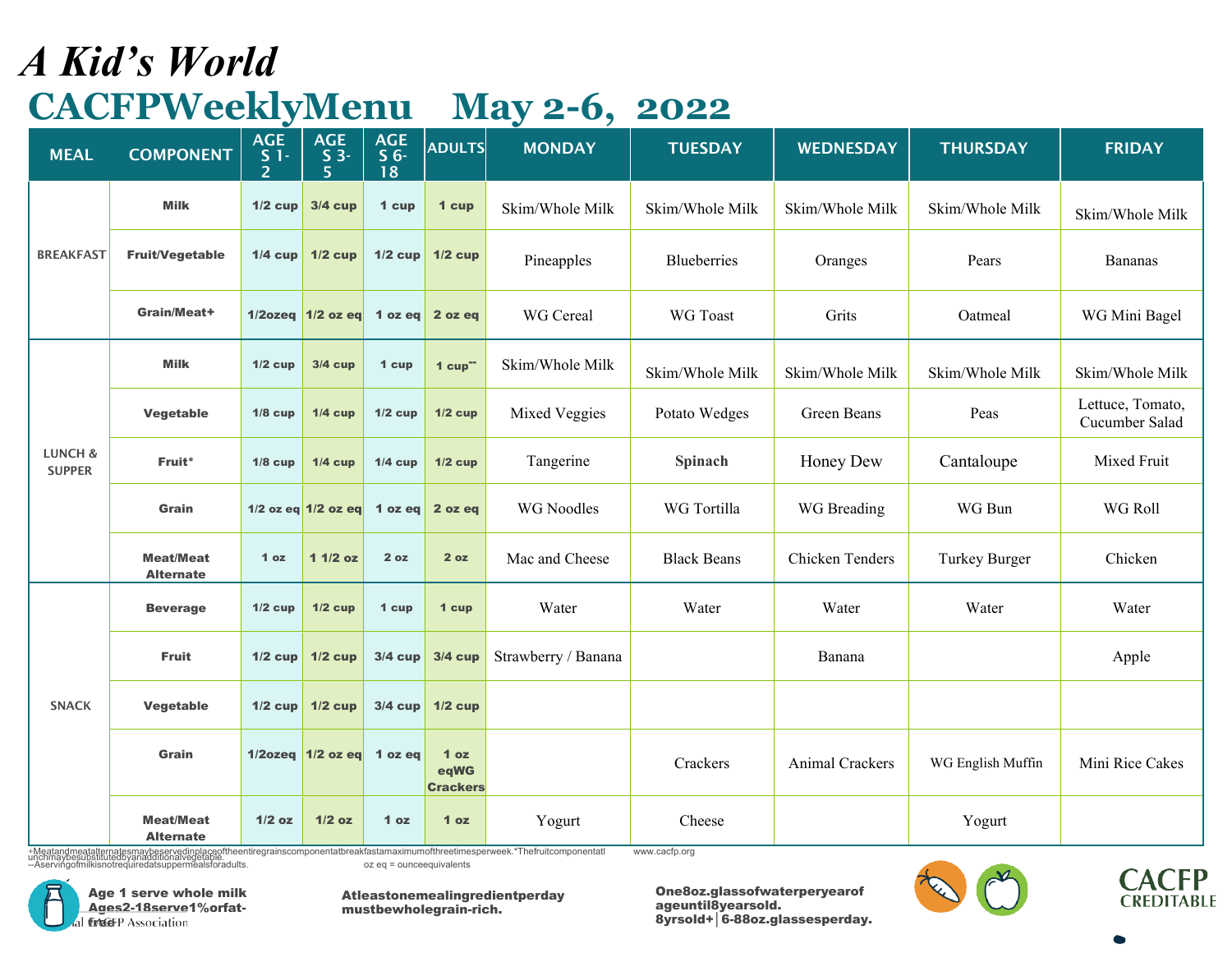#### *A Kid's World* **CACFPWeeklyMenu May 9-13, 2022**

| <b>MEAL</b>              | <b>COMPONENT</b>                     | $\bullet$<br><b>AGE</b><br>$S1-$<br>$\overline{\phantom{a}}$ | <b>AGE</b><br>$S_3$<br>$5 \,$ | <b>AGE</b><br>S <sub>6</sub><br>18 | <b>ADULTS</b>                              | $\bullet$<br><b>MONDAY</b>    | <b>TUESDAY</b>     | <b>WEDNESDAY</b>                 | <b>THURSDAY</b>    | <b>FRIDAY</b>          |
|--------------------------|--------------------------------------|--------------------------------------------------------------|-------------------------------|------------------------------------|--------------------------------------------|-------------------------------|--------------------|----------------------------------|--------------------|------------------------|
|                          | <b>Milk</b>                          | $1/2$ cup                                                    | <b>3/4 cup</b>                | 1 cup                              | 1 cup                                      | Skim/Whole Milk               | Skim/Whole Milk    | Skim/Whole Milk                  | Skim/Whole Milk    | Skim/Whole Milk        |
| <b>BREAKFAST</b>         | <b>Fruit/Vegetable</b>               | $1/4$ cup                                                    | $1/2$ cup                     | $1/2$ cup                          | $1/2$ cup                                  | Strawberry                    | Cantaloupe         | Peaches                          | Honey Dew          | Apples                 |
|                          | Grain/Meat+                          |                                                              | $1/2$ ozeq $1/2$ ozeq         | 1 oz eq                            | 2 oz eq                                    | WG Waffle                     | <b>WG Grits</b>    | WG English Muffin                | WE Oats            | WG Cereal              |
|                          | <b>Milk</b>                          | $1/2$ cup                                                    | $3/4$ cup                     | 1 cup                              | $1$ cup <sup>--</sup>                      | Skim/Whole Milk               | Skim/Whole Milk    | Skim/Whole Milk                  | Skim/Whole Milk    | Skim/Whole Milk        |
| LUNCH &<br><b>SUPPER</b> | Vegetable                            | $1/8$ cup                                                    | $1/4$ cup                     | $1/2$ cup                          | $1/2$ cup                                  | Mixed Veggies                 | Peas               | Lettuce, Tomato,<br>Spinach      | Cauliflower        | <b>Mashed Potatoes</b> |
|                          | Fruit*                               | $1/8$ cup                                                    | $1/4$ cup                     | $1/4$ cup                          | $1/2$ cup                                  | Apples                        | Pineapple          | Strawberries                     | Mandarin Oranges   | <b>Blueberries</b>     |
|                          | Grain                                |                                                              | 1/2 oz eq $1/2$ oz eq         | 1 oz eq                            | 2 oz eq                                    | Orzo                          | Sliced WG Bread    | WG Roll                          | WG Breading        | WG Breading            |
|                          | <b>Meat/Meat</b><br><b>Alternate</b> | 1 <sub>oz</sub>                                              | $11/2$ oz                     | 2 oz                               | 2 oz                                       | (Wizard Stew) Kidney<br>Beans | Turkey Ham         | (Green Monster<br>Salad) Chicken | <b>Fish Sticks</b> | <b>Chicken Tenders</b> |
|                          | <b>Beverage</b>                      | $1/2$ cup                                                    | $1/2$ cup                     | 1 cup                              | 1 cup                                      | Water                         | Water              | Water                            | Water              | Water                  |
|                          | <b>Fruit</b>                         | $1/2$ cup                                                    | $1/2$ cup                     | $3/4$ cup                          | $3/4$ cup                                  | Applesauce                    | Watermelon         |                                  |                    | Banana                 |
| <b>SNACK</b>             | Vegetable                            |                                                              | $1/2$ cup $1/2$ cup           | $3/4$ cup                          | $1/2$ cup                                  |                               |                    | Salsa                            | Cucumber & Tomato  |                        |
|                          | Grain                                |                                                              | 1/2ozeq $1/2$ oz eq 1 oz eq   |                                    | 1 <sub>oz</sub><br>eqWG<br><b>Crackers</b> | Crackers                      | <b>WG Crackers</b> | WG Tortilla Chips                | WG Mini Bagels     | WG Chex Mix            |
|                          | <b>Meat/Meat</b><br><b>Alternate</b> | $1/2$ oz                                                     | $1/2$ oz                      | 1 <sub>oz</sub>                    | 1 <sub>oz</sub>                            |                               |                    |                                  |                    |                        |

+Meatandmeatalternatesmaybeservedinplaceoftheentiregrainscomponentatbreakfastamaximumofthreetimesperweek.\*Thefruitcomponentatl<br>unchmaybesubstitutedbyanadditionalvegetable.<br>--Aservingoimilkisnotrequiredatsuppermealsforadult

[www.cacfp.org](http://www.cacfp.org/)



Atleastonemealingredientperday mustbewholegrain-rich.



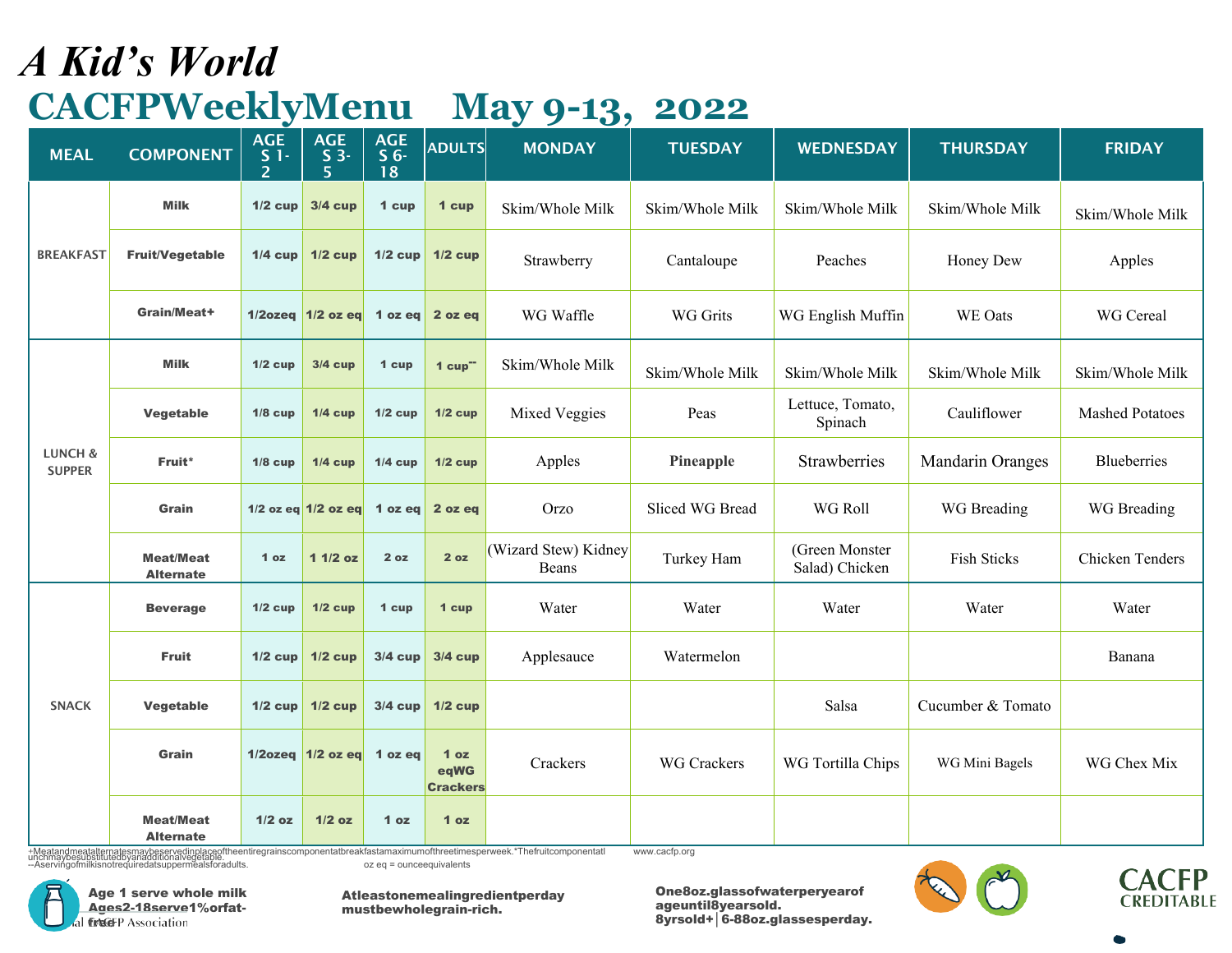## *A Kid's World* **CACFPWeeklyMenu May 16-20, 2022**

| <b>MEAL</b>              | <b>COMPONENT</b>                     | <b>AGE</b><br>$\frac{S}{2}$ 1 - | <b>AGE</b><br>$S$ 3-<br>5   | <b>AGE</b><br>S <sub>6</sub><br>18 | <b>ADULTS</b>                              | <b>MONDAY</b>     | <b>TUESDAY</b>     | <b>WEDNESDAY</b>                | <b>THURSDAY</b>              | <b>FRIDAY</b>                 |
|--------------------------|--------------------------------------|---------------------------------|-----------------------------|------------------------------------|--------------------------------------------|-------------------|--------------------|---------------------------------|------------------------------|-------------------------------|
|                          | <b>Milk</b>                          | $1/2$ cup                       | $3/4$ cup                   | 1 cup                              | 1 cup                                      | Skim/Whole Milk   | Skim/Whole Milk    | Skim/Whole Milk                 | Skim/Whole Milk              | Skim/Whole Milk               |
| <b>BREAKFAST</b>         | <b>Fruit/Vegetable</b>               |                                 | $1/4$ cup $1/2$ cup         | $1/2$ cup                          | $1/2$ cup                                  | Oranges           | <b>Bananas</b>     | Pears                           | Strawberries                 | Banana Bread                  |
|                          | Grain/Meat+                          |                                 | 1/2ozeq 1/2 oz eq           | 1 oz eq                            | 2 oz eq                                    | WG Cereal         | Oatmeal            | WG Cereal                       | WG Toast                     | Banana Bread                  |
|                          | <b>Milk</b>                          | $1/2$ cup                       | <b>3/4 cup</b>              | 1 cup                              | $1$ cup <sup>--</sup>                      | Skim/Whole Milk   | Skim/Whole Milk    | Skim/Whole Milk                 | Skim/Whole Milk              | Skim/Whole Milk               |
|                          | Vegetable                            | $1/8$ cup                       | $1/4$ cup                   | $1/2$ cup                          | $1/2$ cup                                  | Mixed Green Salad | Green Beans        | Lettuce, Tomato                 | Spinach, Carrot,<br>Cucumber | Zucchini, Tomato,<br>Mushroom |
| LUNCH &<br><b>SUPPER</b> | Fruit*                               | $1/8$ cup                       | $1/4$ cup                   | $1/4$ cup                          | $1/2$ cup                                  | Mango             | <b>Blueberries</b> | Honey Dew                       | Watermelon                   | Cantaloupe                    |
|                          | Grain                                |                                 | 1/2 oz eq $1/2$ oz eq       | 1 oz eq                            | 2 oz eq                                    | WG Pita           | <b>Brown Rice</b>  | WG Tortilla                     | WG Tortilla w/ Rice          | WG Roll                       |
|                          | <b>Meat/Meat</b><br><b>Alternate</b> | 1 <sub>oz</sub>                 | $11/2$ oz                   | 2 oz                               | 2 oz                                       | Cheese Pizza      | Tuna Burger        | (Dragon Treats)<br>Chicken Wrap | Fish                         | (Old McDonald)<br>Chicken     |
|                          | <b>Beverage</b>                      | $1/2$ cup                       | $1/2$ cup                   | 1 cup                              | 1 cup                                      | Water             | Water              | Water                           | Water                        | Water                         |
|                          | <b>Fruit</b>                         | $1/2$ cup                       | $1/2$ cup                   | $3/4$ cup                          | $3/4$ cup                                  | Apple Slices      |                    |                                 |                              | Mixed Fruit                   |
| <b>SNACK</b>             | Vegetable                            | $1/2$ cup                       | $1/2$ cup                   | $3/4$ cup                          | $1/2$ cup                                  |                   |                    |                                 |                              |                               |
|                          | Grain                                |                                 | 1/2ozeq $1/2$ oz eq 1 oz eq |                                    | 1 <sub>oz</sub><br>eqWG<br><b>Crackers</b> | WG English Muffin | Mini Rice Cakes    | <b>WG</b> Cracker               | WG Mini Bagel                |                               |
|                          | <b>Meat/Meat</b><br><b>Alternate</b> | $1/2$ oz                        | $1/2$ oz                    | 1 <sub>oz</sub>                    | 1 <sub>oz</sub>                            |                   | <b>Wow Butter</b>  | Cheese                          |                              | Yogurt                        |

+Meatandmeatalternatesmaybeservedinplaceoftheentiregrainscomponentatbreakfastamaximumofthreetimesperweek.\*Thefruitcomponentatl<br>unchmaybesubstitutedbyanadditionalvegetable.<br>--Aservingoimilkisnotrequiredatsuppermealsforadult [www.cacfp.org](http://www.cacfp.org/)





Atleastonemealingredientperday mustbewholegrain-rich.



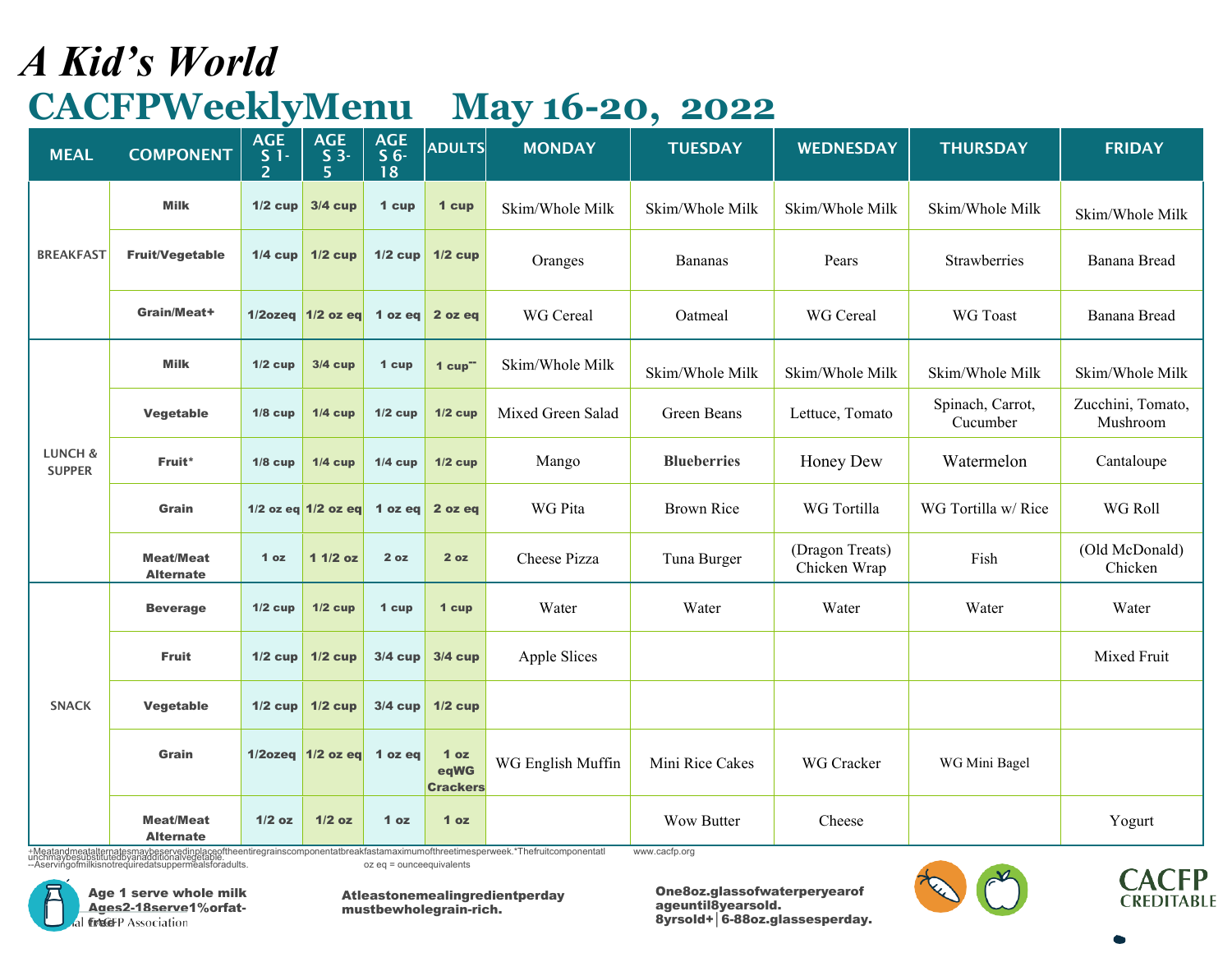## *A Kid's World* **CACFPWeeklyMenu May 23-27, 2022**

| <b>MEAL</b>                         | <b>COMPONENT</b>                                                                                                                                                       | $\bullet$<br><b>AGE</b><br>$S1-$<br>$\overline{\phantom{a}}$ | <b>AGE</b><br>$S_3$<br>5 | <b>AGE</b><br>S <sub>6</sub><br>18 | <b>ADULTS</b>                              | $\tilde{\phantom{a}}$<br><b>MONDAY</b> | $\prime$<br><b>TUESDAY</b>          | <b>WEDNESDAY</b>               | <b>THURSDAY</b>  | <b>FRIDAY</b>               |
|-------------------------------------|------------------------------------------------------------------------------------------------------------------------------------------------------------------------|--------------------------------------------------------------|--------------------------|------------------------------------|--------------------------------------------|----------------------------------------|-------------------------------------|--------------------------------|------------------|-----------------------------|
|                                     | <b>Milk</b>                                                                                                                                                            | $1/2$ cup                                                    | $3/4$ cup                | 1 cup                              | 1 cup                                      | Skim/Whole Milk                        | Skim/Whole Milk                     | Skim/Whole Milk                | Skim/Whole Milk  | Skim/Whole Milk             |
| <b>BREAKFAST</b>                    | <b>Fruit/Vegetable</b>                                                                                                                                                 | $1/4$ cup                                                    | $1/2$ cup                | $1/2$ cup                          | $1/2$ cup                                  | Blueberries                            | Pineapple                           | Honey Dew                      | Mixed Fruit      | Applesauce                  |
|                                     | Grain/Meat+                                                                                                                                                            |                                                              | $1/2$ ozeq $1/2$ oz eq   | 1 oz eq $ $                        | 2 oz eq                                    | WG Cereal                              | WG Toast                            | WG Waffle                      | WG Cereal        | <b>WG Pancakes</b>          |
|                                     | <b>Milk</b>                                                                                                                                                            | $1/2$ cup                                                    | <b>3/4 cup</b>           | 1 cup                              | $1$ cup <sup>--</sup>                      | Skim/Whole Milk                        | Skim/Whole Milk                     | Skim/Whole Milk                | Skim/Whole Milk  | Skim/Whole Milk             |
|                                     | Vegetable                                                                                                                                                              | $1/8$ cup                                                    | $1/4$ cup                | $1/2$ cup                          | $1/2$ cup                                  | Peas & Carrots                         | Green Beans, Onions,<br>and Peppers | <b>Bell Pepper</b>             |                  | Potato Wedges               |
| <b>LUNCH &amp;</b><br><b>SUPPER</b> | Fruit*                                                                                                                                                                 | $1/8$ cup                                                    | $1/4$ cup                | $1/4$ cup                          | $1/2$ cup                                  | Mango                                  | <b>Strawberries</b>                 | Tangerines                     | Cantaloupe       | Pears                       |
|                                     | <b>Grain</b>                                                                                                                                                           |                                                              | $1/2$ oz eq $1/2$ oz eq  | 1 oz eq                            | 2 oz eq                                    | WG Bread                               | WG Veggie Spaghetti                 |                                |                  | WG Bread                    |
|                                     | <b>Meat/Meat</b><br><b>Alternate</b>                                                                                                                                   | 1 <sub>oz</sub>                                              | $11/2$ oz                | 2 oz                               | 2 oz                                       | Grilled Cheese                         | Tuna Ham                            | Pinto Beans / Ground<br>Turkey | Chicken / Yogurt | Tuna Sammies                |
|                                     | <b>Beverage</b>                                                                                                                                                        | $1/2$ cup                                                    | $1/2$ cup                | 1 cup                              | 1 cup                                      | Water                                  | Water                               | Water                          | Water            | Water                       |
|                                     | <b>Fruit</b>                                                                                                                                                           | $1/2$ cup                                                    | $1/2$ cup                | $3/4$ cup                          | <b>3/4 cup</b>                             | Oranges, Apples, and<br>Peas           | Banana                              |                                |                  |                             |
| <b>SNACK</b>                        | Vegetable                                                                                                                                                              | $1/2$ cup                                                    | $1/2$ cup                | $3/4$ cup                          | $1/2$ cup                                  |                                        |                                     |                                |                  |                             |
|                                     | Grain                                                                                                                                                                  |                                                              | $1/2$ ozeq $1/2$ oz eq   | 1 oz eq                            | 1 <sub>oz</sub><br>eqWG<br><b>Crackers</b> |                                        | <b>WG Crackers</b>                  | <b>WG Graham Cracker</b>       | Mini Bagel       | Mozzarella<br>WG Breadstick |
|                                     | <b>Meat/Meat</b><br><b>Alternate</b><br>+Meatandmeatalternatesmaybeservedinplaceoftheentiregrainscomponentatbreakfastamaximumofthreetimesperweek.*Thefruitcomponentatl | $1/2$ oz                                                     | $1/2$ oz                 | 1 <sub>oz</sub>                    | 1 <sub>oz</sub>                            | Yogurt                                 | www.cacfp.org                       | <b>WOW Butter</b>              |                  | Mozzarella                  |

+Meatandmeatalternatesmaybeservedinplaceoftheentiregrainscomponentatbreakfastamaximumofthreetimesperweek.\*Thefruitcomponentatl<br>unchmaybesubstitutedbyanadditionalvegetable.<br>--Aservingoimilkisnotrequiredatsuppermealsforadult

Age 1 serve whole milk Ages2-18serve1%orfat-GAGEP Association

Atleastonemealingredientperday mustbewholegrain-rich.



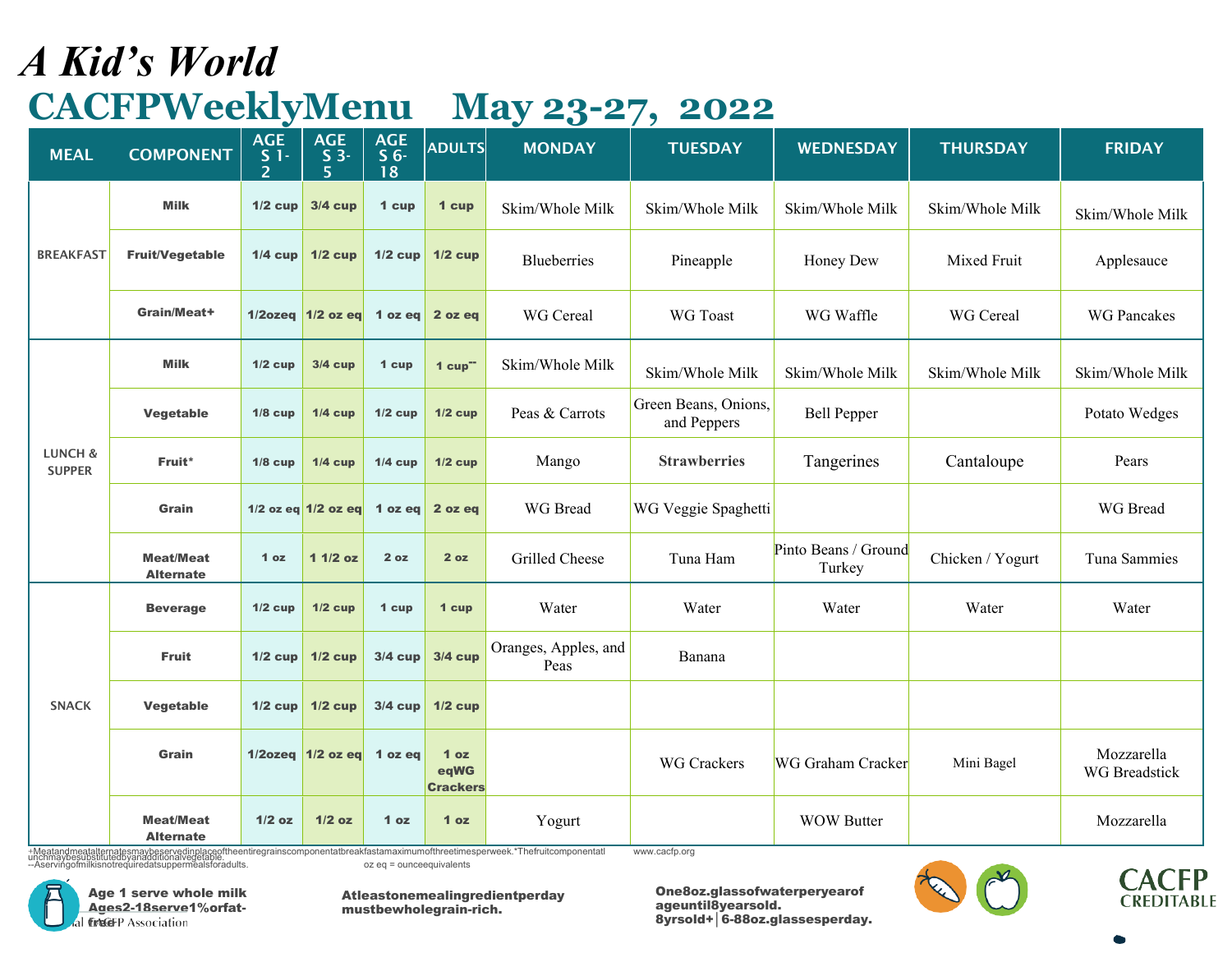## *A Kid's World* **CACFPWeeklyMenu May 30 - June 3, 2022**

| <b>MEAL</b>              | <b>COMPONENT</b>                     | <b>AGE</b><br>S <sub>1</sub><br>$\overline{2}$ | <b>AGE</b><br>$S_3$<br>5       | <b>AGE</b><br>S <sub>6</sub><br>18 | <b>ADULTS</b>                              | $\sim$<br><b>MONDAY</b> | - 1<br><b>TUESDAY</b> | <b>WEDNESDAY</b> | <b>THURSDAY</b>   | <b>FRIDAY</b>                      |
|--------------------------|--------------------------------------|------------------------------------------------|--------------------------------|------------------------------------|--------------------------------------------|-------------------------|-----------------------|------------------|-------------------|------------------------------------|
|                          | <b>Milk</b>                          | $1/2$ cup                                      | $3/4$ cup                      | 1 cup                              | 1 cup                                      | Skim/Whole Milk         | Skim/Whole Milk       | Skim/Whole Milk  | Skim/Whole Milk   | Skim/Whole Milk                    |
| <b>BREAKFAST</b>         | <b>Fruit/Vegetable</b>               |                                                | $1/4$ cup $1/2$ cup            | $1/2$ cup                          | $1/2$ cup                                  | Pineapples              | <b>Blueberries</b>    | Oranges          | Pears             | Bananas                            |
|                          | Grain/Meat+                          |                                                | $1/2$ ozeg $1/2$ ozeg 1 ozeg   |                                    | 2 oz eq                                    | WG Cereal               | WG Toast              | Grits            | Oatmeal           | WG Mini Bagel                      |
|                          | <b>Milk</b>                          | $1/2$ cup                                      | $3/4$ cup                      | 1 cup                              | $1 cup^-$                                  | Skim/Whole Milk         | Skim/Whole Milk       | Skim/Whole Milk  | Skim/Whole Milk   | Skim/Whole Milk                    |
|                          | Vegetable                            | $1/8$ cup                                      | $1/4$ cup                      | $1/2$ cup                          | $1/2$ cup                                  | Mixed Veggies           | Potato Wedges         | Green Beans      | Peas              | Lettuce, Tomato,<br>Cucumber Salad |
| LUNCH &<br><b>SUPPER</b> | Fruit*                               | $1/8$ cup                                      | $1/4$ cup                      | $1/4$ cup                          | $1/2$ cup                                  | Tangerine               | Spinach               | Honey Dew        | Cantaloupe        | Mixed Fruit                        |
|                          | Grain                                |                                                | 1/2 oz eq $1/2$ oz eq          | 1 oz eq                            | 2 oz eq                                    | <b>WG</b> Noodles       | WG Tortilla           | WG Breading      | WG Bun            | WG Roll                            |
|                          | <b>Meat/Meat</b><br><b>Alternate</b> | 1 <sub>oz</sub>                                | $11/2$ oz                      | 2 oz                               | 2 oz                                       | Mac and Cheese          | <b>Black Beans</b>    | Chicken Tenders  | Turkey Burger     | Chicken                            |
|                          | <b>Beverage</b>                      | $1/2$ cup                                      | $1/2$ cup                      | 1 cup                              | 1 cup                                      | Water                   | Water                 | Water            | Water             | Water                              |
|                          | <b>Fruit</b>                         | $1/2$ cup                                      | $1/2$ cup                      | $3/4$ cup                          | <b>3/4 cup</b>                             | Strawberry / Banana     |                       | Banana           |                   | Apple                              |
| <b>SNACK</b>             | Vegetable                            | $1/2$ cup                                      | $1/2$ cup                      | $3/4$ cup                          | $1/2$ cup                                  |                         |                       |                  |                   |                                    |
|                          | Grain                                |                                                | $1/2$ ozeq $1/2$ oz eq 1 oz eq |                                    | 1 <sub>oz</sub><br>eqWG<br><b>Crackers</b> |                         | Crackers              | Animal Crackers  | WG English Muffin | Mini Rice Cakes                    |
|                          | <b>Meat/Meat</b><br><b>Alternate</b> | $1/2$ oz                                       | $1/2$ oz                       | 1 <sub>oz</sub>                    | 1 <sub>oz</sub>                            | Yogurt                  | Cheese                |                  | Yogurt            |                                    |

+Meatandmeatalternatesmaybeservedinplaceoftheentiregrainscomponentatbreakfastamaximumofthreetimesperweek.\*Thefruitcomponentatl<br>unchmaybesubstitutedbyanadditionalvegetable.<br>--Aservingoimilkisnotrequiredatsuppermealsforadult [www.cacfp.org](http://www.cacfp.org/)





Atleastonemealingredientperday mustbewholegrain-rich.



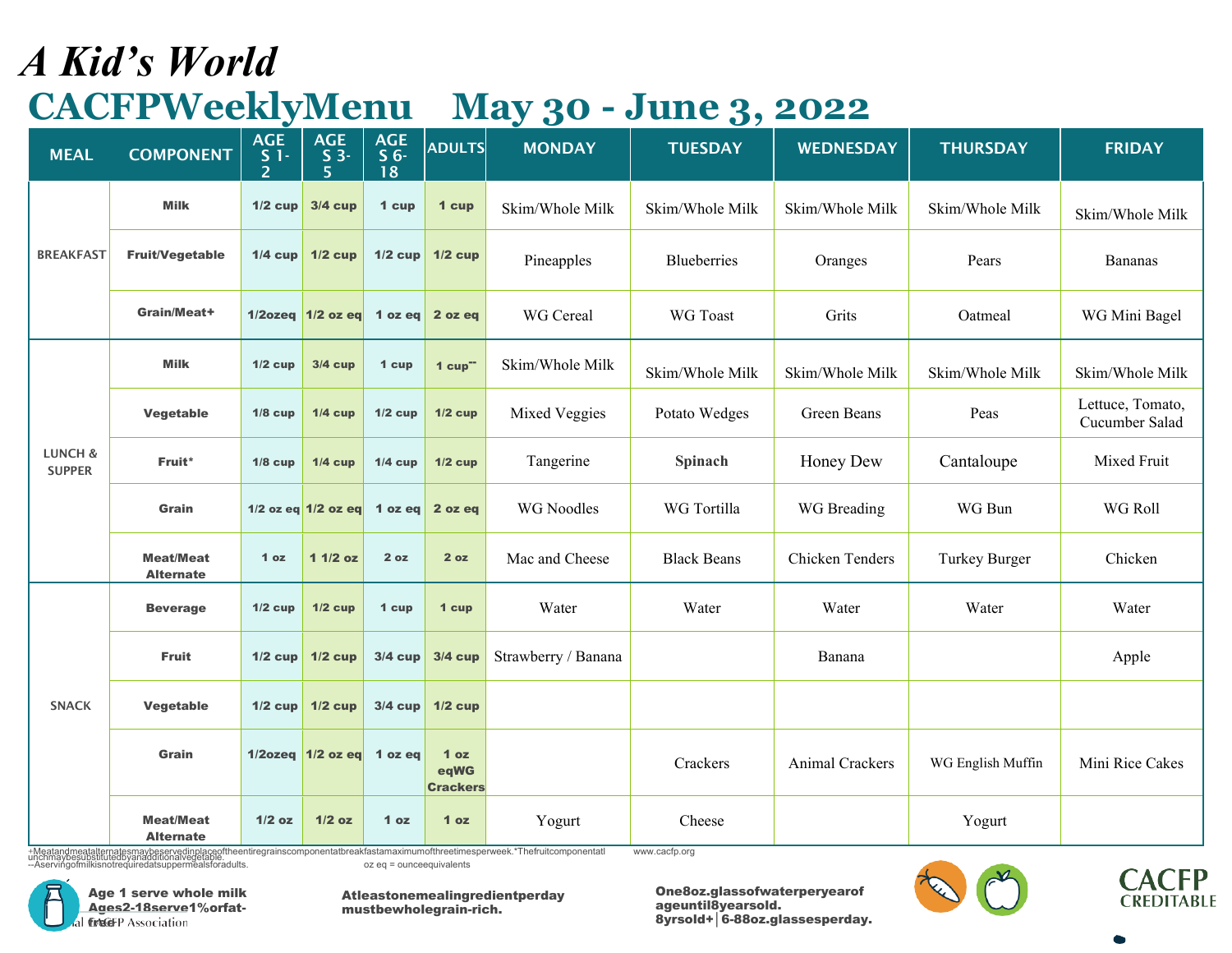## *A Kid's World* **CACFPWeeklyMenu June 6-10, 2022**

| <b>MEAL</b>                         | <b>COMPONENT</b>                     | <b>AGE</b><br>$\frac{S}{2}$ 1 - | <b>AGE</b><br>$S_3$<br>5       | <b>AGE</b><br>S <sub>6</sub><br>18 | <b>ADULTS</b>                              | <b>MONDAY</b>                 | <b>TUESDAY</b>     | <b>WEDNESDAY</b>                 | <b>THURSDAY</b>   | <b>FRIDAY</b>          |
|-------------------------------------|--------------------------------------|---------------------------------|--------------------------------|------------------------------------|--------------------------------------------|-------------------------------|--------------------|----------------------------------|-------------------|------------------------|
|                                     | <b>Milk</b>                          | $1/2$ cup                       | <b>3/4 cup</b>                 | 1 cup                              | 1 cup                                      | Skim/Whole Milk               | Skim/Whole Milk    | Skim/Whole Milk                  | Skim/Whole Milk   | Skim/Whole Milk        |
| <b>BREAKFAST</b>                    | <b>Fruit/Vegetable</b>               | $1/4$ cup                       | $1/2$ cup                      | $1/2$ cup                          | $1/2$ cup                                  | Strawberry                    | Cantaloupe         | Peaches                          | Honey Dew         | Apples                 |
|                                     | Grain/Meat+                          |                                 | 1/2ozeq $1/2$ oz eq 1 oz eq    |                                    | 2 oz eq                                    | WG Waffle                     | <b>WG Grits</b>    | WG English Muffin                | WE Oats           | WG Cereal              |
|                                     | <b>Milk</b>                          | $1/2$ cup                       | $3/4$ cup                      | 1 cup                              | $1$ cup"                                   | Skim/Whole Milk               | Skim/Whole Milk    | Skim/Whole Milk                  | Skim/Whole Milk   | Skim/Whole Milk        |
| <b>LUNCH &amp;</b><br><b>SUPPER</b> | Vegetable                            | $1/8$ cup                       | $1/4$ cup                      | $1/2$ cup                          | $1/2$ cup                                  | Mixed Veggies                 | Peas               | Lettuce, Tomato,<br>Spinach      | Cauliflower       | <b>Mashed Potatoes</b> |
|                                     | Fruit*                               | $1/8$ cup                       | $1/4$ cup                      | $1/4$ cup                          | $1/2$ cup                                  | Apples                        | Pineapple          | Strawberries                     | Mandarin Oranges  | <b>Blueberries</b>     |
|                                     | Grain                                |                                 | 1/2 oz eq $1/2$ oz eq          | 1 oz eq                            | 2 oz eq                                    | Orzo                          | Sliced WG Bread    | WG Roll                          | WG Breading       | WG Breading            |
|                                     | <b>Meat/Meat</b><br><b>Alternate</b> | 1 <sub>oz</sub>                 | $11/2$ oz                      | 2 oz                               | 2 oz                                       | (Wizard Stew) Kidney<br>Beans | Turkey Ham         | (Green Monster<br>Salad) Chicken | Fish Sticks       | Chicken Tenders        |
|                                     | <b>Beverage</b>                      | $1/2$ cup                       | $1/2$ cup                      | 1 cup                              | 1 cup                                      | Water                         | Water              | Water                            | Water             | Water                  |
|                                     | <b>Fruit</b>                         | $1/2$ cup                       | $1/2$ cup                      | $3/4$ cup                          | $3/4$ cup                                  | Applesauce                    | Watermelon         |                                  |                   | Banana                 |
| <b>SNACK</b>                        | Vegetable                            | $1/2$ cup                       | $1/2$ cup                      | $3/4$ cup                          | $1/2$ cup                                  |                               |                    | Salsa                            | Cucumber & Tomato |                        |
|                                     | Grain                                |                                 | $1/2$ ozeq $1/2$ oz eq 1 oz eq |                                    | 1 <sub>oz</sub><br>eqWG<br><b>Crackers</b> | Crackers                      | <b>WG</b> Crackers | WG Tortilla Chips                | WG Mini Bagels    | WG Chex Mix            |
|                                     | <b>Meat/Meat</b><br><b>Alternate</b> | $1/2$ oz                        | $1/2$ oz                       | 1 <sub>oz</sub>                    | 1 <sub>oz</sub>                            |                               |                    |                                  |                   |                        |

+Meatandmeatalternatesmaybeservedinplaceoftheentiregrainscomponentatbreakfastamaximumofthreetimesperweek.\*Thefruitcomponentatl<br>unchmaybesubstitutedbyanadditionalvegetable.<br>--Aservingoimilkisnotrequiredatsuppermealsforadult



[www.cacfp.org](http://www.cacfp.org/)



Atleastonemealingredientperday mustbewholegrain-rich.



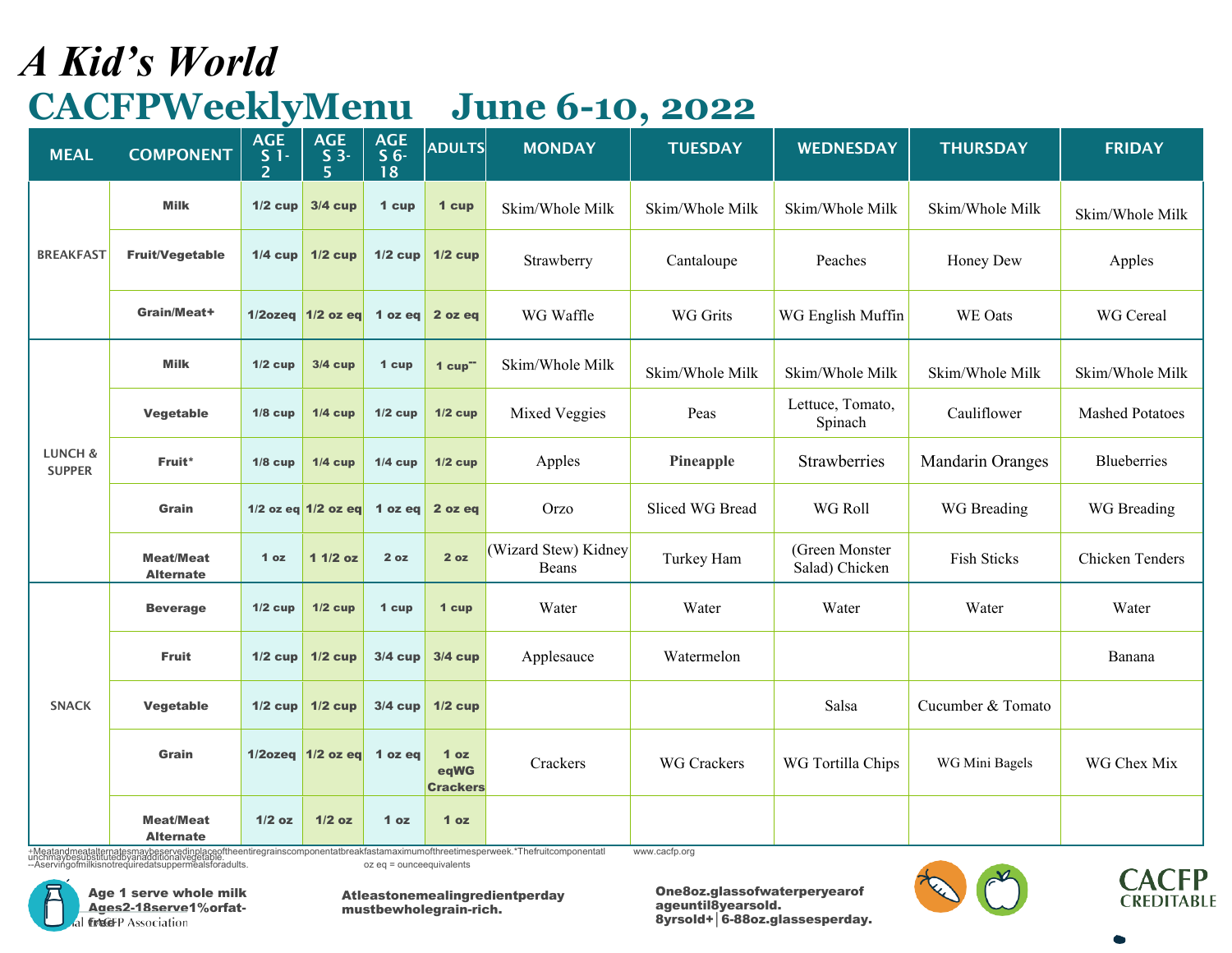# *A Kid's World* **CACFPWeeklyMenu June 13-17, 2022**

| <b>MEAL</b>                         | <b>COMPONENT</b>                     | <b>AGE</b><br>S <sub>1</sub><br>$\overline{2}$ | <b>AGE</b><br>$S_3$<br>5     | <b>AGE</b><br>S <sub>6</sub><br>18 | <b>ADULTS</b>                              | <b>MONDAY</b>     | <b>TUESDAY</b>     | <b>WEDNESDAY</b>                | <b>THURSDAY</b>              | <b>FRIDAY</b>                 |
|-------------------------------------|--------------------------------------|------------------------------------------------|------------------------------|------------------------------------|--------------------------------------------|-------------------|--------------------|---------------------------------|------------------------------|-------------------------------|
|                                     | <b>Milk</b>                          | $1/2$ cup                                      | 3/4 cup                      | 1 cup                              | 1 cup                                      | Skim/Whole Milk   | Skim/Whole Milk    | Skim/Whole Milk                 | Skim/Whole Milk              | Skim/Whole Milk               |
| <b>BREAKFAST</b>                    | <b>Fruit/Vegetable</b>               | $1/4$ cup                                      | $1/2$ cup                    | $1/2$ cup                          | $1/2$ cup                                  | Oranges           | Bananas            | Pears                           | Strawberries                 | Banana Bread                  |
|                                     | Grain/Meat+                          |                                                | $1/2$ ozeq $1/2$ oz eq       | 1 oz eq $\vert$                    | 2 oz eq                                    | WG Cereal         | Oatmeal            | WG Cereal                       | WG Toast                     | Banana Bread                  |
|                                     | <b>Milk</b>                          | $1/2$ cup                                      | $3/4$ cup                    | 1 cup                              | $1$ cup <sup>--</sup>                      | Skim/Whole Milk   | Skim/Whole Milk    | Skim/Whole Milk                 | Skim/Whole Milk              | Skim/Whole Milk               |
|                                     | Vegetable                            | $1/8$ cup                                      | $1/4$ cup                    | $1/2$ cup                          | $1/2$ cup                                  | Mixed Green Salad | Green Beans        | Lettuce, Tomato                 | Spinach, Carrot,<br>Cucumber | Zucchini, Tomato,<br>Mushroom |
| <b>LUNCH &amp;</b><br><b>SUPPER</b> | Fruit*                               | $1/8$ cup                                      | $1/4$ cup                    | $1/4$ cup                          | $1/2$ cup                                  | Mango             | <b>Blueberries</b> | Honey Dew                       | Watermelon                   | Cantaloupe                    |
|                                     | Grain                                |                                                | 1/2 oz eq $1/2$ oz eq        | 1 oz eq                            | 2 oz eq                                    | WG Pita           | <b>Brown Rice</b>  | WG Tortilla                     | WG Tortilla w/ Rice          | WG Roll                       |
|                                     | <b>Meat/Meat</b><br><b>Alternate</b> | 1 <sub>oz</sub>                                | $11/2$ oz                    | 2 oz                               | 2 <sub>oz</sub>                            | Cheese Pizza      | Tuna Burger        | (Dragon Treats)<br>Chicken Wrap | Fish                         | (Old McDonald)<br>Chicken     |
|                                     | <b>Beverage</b>                      | $1/2$ cup                                      | $1/2$ cup                    | 1 cup                              | 1 cup                                      | Water             | Water              | Water                           | Water                        | Water                         |
|                                     | <b>Fruit</b>                         | $1/2$ cup                                      | $1/2$ cup                    | $3/4$ cup                          | <b>3/4 cup</b>                             | Apple Slices      |                    |                                 |                              | Mixed Fruit                   |
| <b>SNACK</b>                        | <b>Vegetable</b>                     | $1/2$ cup                                      | $1/2$ cup                    | $3/4$ cup                          | $1/2$ cup                                  |                   |                    |                                 |                              |                               |
|                                     | Grain                                |                                                | $1/2$ ozeg $1/2$ ozeg 1 ozeg |                                    | 1 <sub>oz</sub><br>eqWG<br><b>Crackers</b> | WG English Muffin | Mini Rice Cakes    | WG Cracker                      | WG Mini Bagel                |                               |
|                                     | <b>Meat/Meat</b><br><b>Alternate</b> | $1/2$ oz                                       | $1/2$ oz                     | 1 <sub>oz</sub>                    | 1 <sub>oz</sub>                            |                   | <b>Wow Butter</b>  | Cheese                          |                              | Yogurt                        |

+Meatandmeatalternatesmaybeservedinplaceoftheentiregrainscomponentatbreakfastamaximumofthreetimesperweek.\*Thefruitcomponentatl<br>unchmaybesubstitutedbyanadditionalvegetable.<br>--Aservingoimilkisnotrequiredatsuppermealsforadult



[www.cacfp.org](http://www.cacfp.org/)



Atleastonemealingredientperday mustbewholegrain-rich.



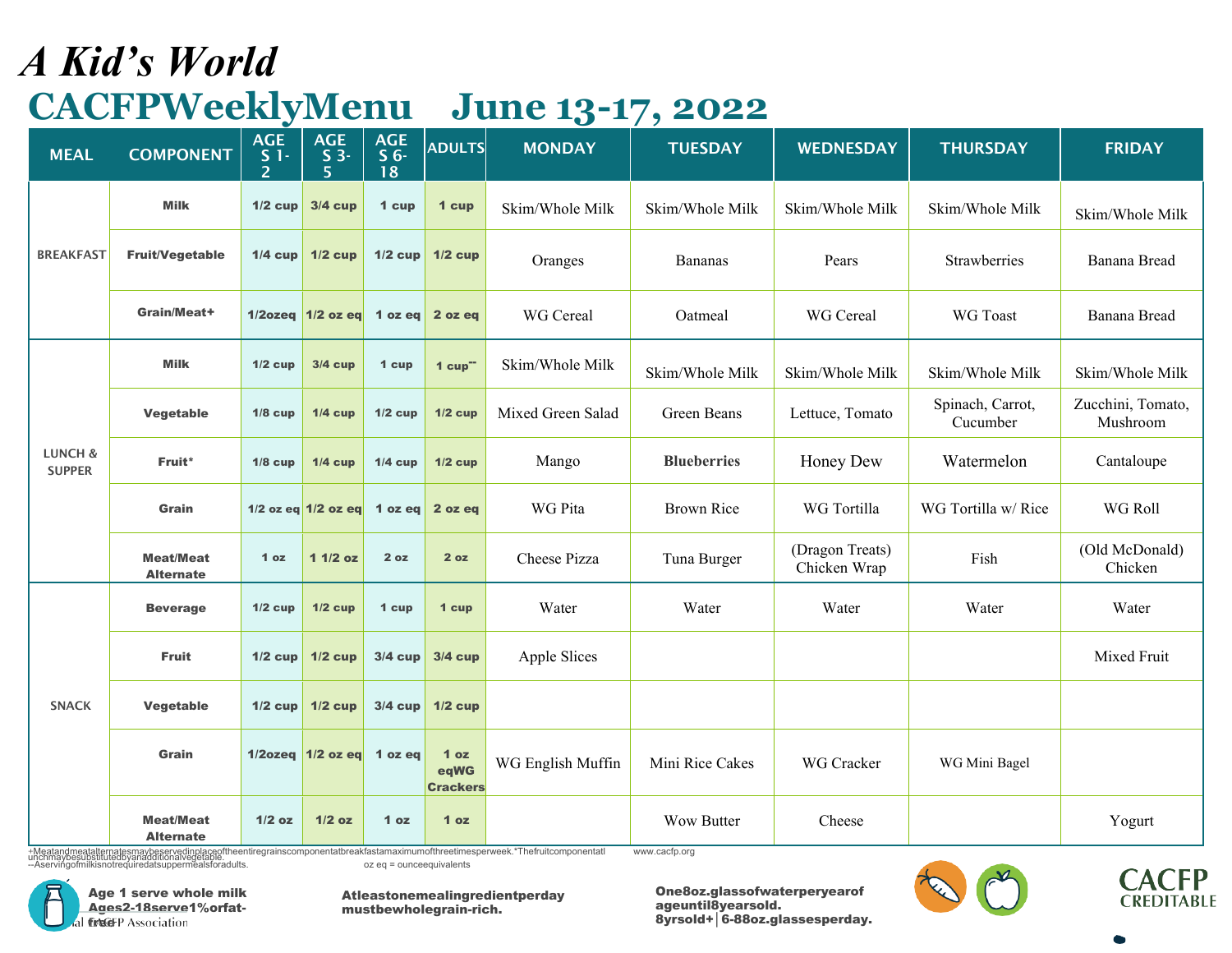# *A Kid's World* **CACFPWeeklyMenu**

|  | <b>June 20-24, 2022</b> |  |
|--|-------------------------|--|
|  |                         |  |

| <b>MEAL</b>              | <b>COMPONENT</b>                     | <b>AGE</b><br>S <sub>1</sub><br>$\overline{2}$ | <b>AGE</b><br>S <sub>3</sub><br>5 <sup>1</sup> | <b>AGE</b><br>S <sub>6</sub><br>18 | <b>ADULTS</b>                              | <b>MONDAY</b>                | <b>TUESDAY</b>                      | <b>WEDNESDAY</b>               | <b>THURSDAY</b>  | <b>FRIDAY</b>               |
|--------------------------|--------------------------------------|------------------------------------------------|------------------------------------------------|------------------------------------|--------------------------------------------|------------------------------|-------------------------------------|--------------------------------|------------------|-----------------------------|
|                          | <b>Milk</b>                          | $1/2$ cup                                      | <b>3/4 cup</b>                                 | 1 cup                              | 1 cup                                      | Skim/Whole Milk              | Skim/Whole Milk                     | Skim/Whole Milk                | Skim/Whole Milk  | Skim/Whole Milk             |
| <b>BREAKFAST</b>         | <b>Fruit/Vegetable</b>               | $1/4$ cup                                      | $1/2$ cup                                      | $1/2$ cup                          | $1/2$ cup                                  | Blueberries                  | Pineapple                           | Honey Dew                      | Mixed Fruit      | Applesauce                  |
|                          | Grain/Meat+                          |                                                | 1/2ozeq $1/2$ oz eq 1 oz eq                    |                                    | 2 oz eq                                    | WG Cereal                    | WG Toast                            | WG Waffle                      | WG Cereal        | <b>WG Pancakes</b>          |
|                          | <b>Milk</b>                          | $1/2$ cup                                      | $3/4$ cup                                      | 1 cup                              | $1$ cup <sup>--</sup>                      | Skim/Whole Milk              | Skim/Whole Milk                     | Skim/Whole Milk                | Skim/Whole Milk  | Skim/Whole Milk             |
|                          | Vegetable                            | $1/8$ cup                                      | $1/4$ cup                                      | $1/2$ cup                          | $1/2$ cup                                  | Peas & Carrots               | Green Beans, Onions,<br>and Peppers | <b>Bell Pepper</b>             |                  | Potato Wedges               |
| LUNCH &<br><b>SUPPER</b> | Fruit*                               | $1/8$ cup                                      | $1/4$ cup                                      | $1/4$ cup                          | $1/2$ cup                                  | Mango                        | <b>Strawberries</b>                 | Tangerines                     | Cantaloupe       | Pears                       |
|                          | Grain                                |                                                | 1/2 oz eq $1/2$ oz eq 1 oz eq                  |                                    | 2 oz eq                                    | WG Bread                     | WG Veggie Spaghetti                 |                                |                  | WG Bread                    |
|                          | <b>Meat/Meat</b><br><b>Alternate</b> | 1 <sub>oz</sub>                                | $11/2$ oz                                      | 2 oz                               | 2 oz                                       | Grilled Cheese               | Tuna Ham                            | Pinto Beans / Ground<br>Turkey | Chicken / Yogurt | Tuna Sammies                |
|                          | <b>Beverage</b>                      | $1/2$ cup                                      | $1/2$ cup                                      | 1 cup                              | 1 cup                                      | Water                        | Water                               | Water                          | Water            | Water                       |
|                          | <b>Fruit</b>                         | $1/2$ cup                                      | $1/2$ cup                                      | $3/4$ cup                          | $3/4$ cup                                  | Oranges, Apples, and<br>Peas | Banana                              |                                |                  |                             |
| <b>SNACK</b>             | Vegetable                            | $1/2$ cup                                      | $1/2$ cup                                      | $3/4$ cup                          | $1/2$ cup                                  |                              |                                     |                                |                  |                             |
|                          | Grain                                |                                                | $1/2$ ozeq $1/2$ oz eq 1 oz eq                 |                                    | 1 <sub>oz</sub><br>eqWG<br><b>Crackers</b> |                              | <b>WG Crackers</b>                  | <b>WG Graham Cracker</b>       | Mini Bagel       | Mozzarella<br>WG Breadstick |
|                          | <b>Meat/Meat</b><br><b>Alternate</b> | $1/2$ oz                                       | $1/2$ oz                                       | 1 <sub>oz</sub>                    | 1 <sub>oz</sub>                            | Yogurt                       |                                     | <b>WOW Butter</b>              |                  | Mozzarella                  |

+Meatandmeatalternatesmaybeservedinplaceoftheentiregrainscomponentatbreakfastamaximumofthreetimesperweek.\*Thefruitcomponentatl<br>unchmaybesubstitutedbyanadditionalvegetable.<br>--Aservingoimilkisnotrequiredatsuppermealsforadult [www.cacfp.org](http://www.cacfp.org/)



Age 1 serve whole milk Ages2-18serve1%orfat-GAGEP Association

Atleastonemealingredientperday mustbewholegrain-rich.

One8oz.glassofwaterperyearof ageuntil8yearsold. 8yrsold+│6-88oz.glassesperday.





 $\bullet$